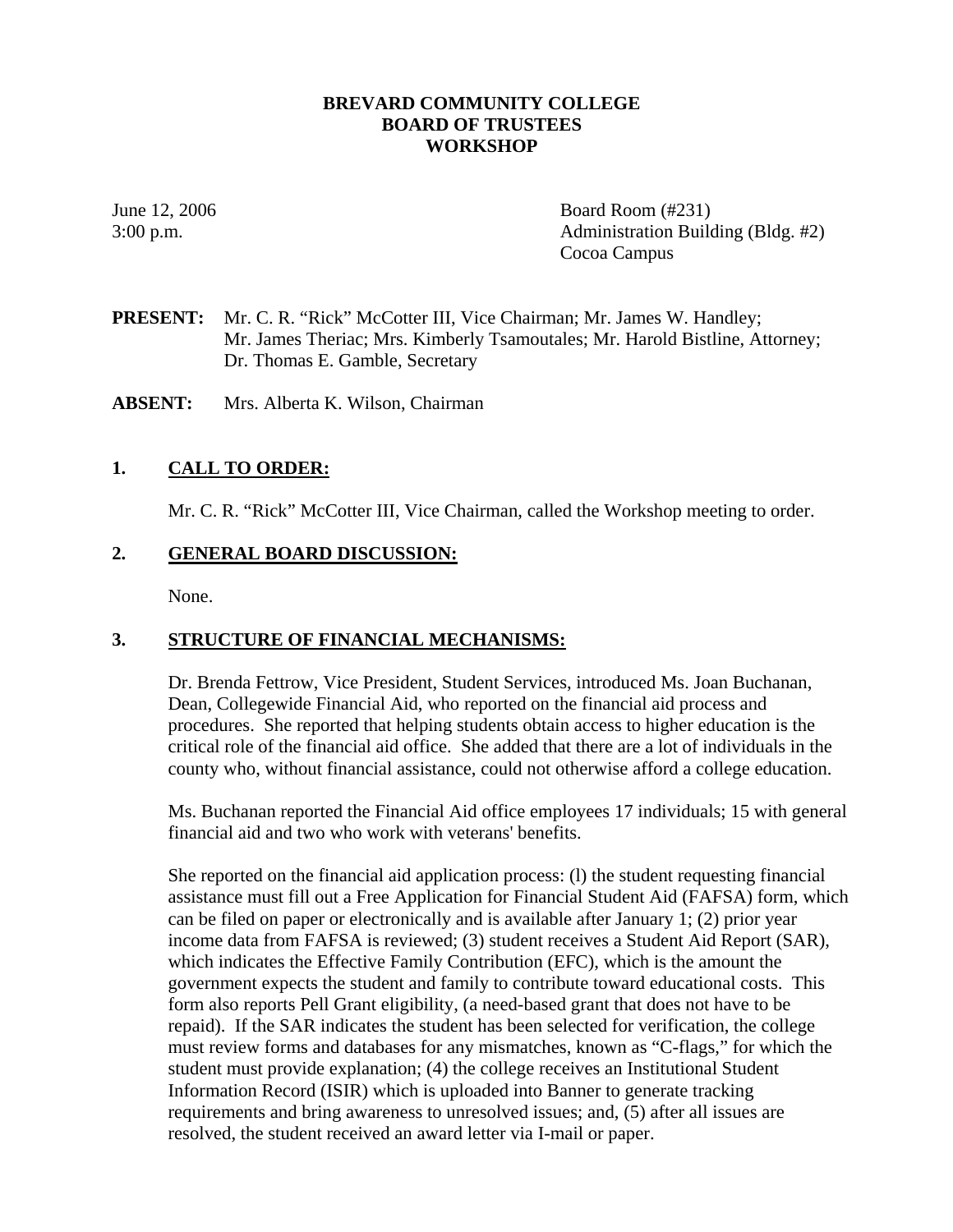Ms. Buchanan reported that financial aid sources include federal, state, institutional and outside scholarships. She described examples of the grants, loans and scholarships which are available to students. She further reported numerous independent outside scholarships are available, which must be researched by the individual student.

Ms. Buchanan reported that the college offers financial assistance through scholarships, as well as through work study positions, where the student is paid for employment and utilizes funds for their college expenses. The college is responsible for disbursing funds received for financial assistance through sources such as the Veteran's Affairs, Pell, Bright Futures Programs, and college loans and scholarships. After paying for the students' tuition, a check is sent to the students for the remaining balance of their benefit award or loan. Ms. Buchanan reported on the college disbursements for 2005-2006 and stated federal awards exceeded \$10 million; state awards more than \$2 million; Brevard Community College awards, including Foundation for almost \$1 million; and, other outside awards, including veteran and student assistant benefits, amounted to a grand total of \$18,136,245 disbursed to approximately 5,500 students. Out of this amount, \$6.9 million goes toward tuition and the remaining amount is reimbursed to students and utilized for living expenses. Ms. Buchanan reported in many cases, if students did not receive the funds for living expenses, they would be unable to attend college.

Ms. Buchanan explained that FAFSA forms may be submitted anytime after January. The April 15 date is a suggested deadline, as the earlier filing date increases the student's chances for grant eligibility. Students may continue to apply through June 30 for the fall semester. Ms. Buchanan also explained the Foundation deadline is June 15, as Financial Aid requires a copy of the applicant's high school transcripts, which are usually available by this time.

Dr. Fettrow reported that press releases and television/radio ads are planned regarding the recent legislative ruling that Florida Medallion Scholars are eligible for 100% tuition payment at community colleges versus 75% at state universities. In addition, letters will be sent to recent high school graduates who are eligible for this program, inviting them to attend BCC.

Ms. Buchanan reported financial aid applications are closely reviewed by her staff to ensure the best possible aid package for the students. In addition, students are advised of scholarships and other resources for which they should consider for application. She stated that workshops on this subject are provided to high school students at annual BCC Project Get Ready events to increase student awareness.

Ms. Buchanan reported the legislature recently approved a First-Generation-In-College award for which BCC will be eligible for \$109,000 of matching funds. The administration and Foundation will be reviewing opportunities for these monies, which are need-based and provide an opportunity for those students who might not otherwise receive funding.

Mr. Handley discussed working with Cocoa High to determine the cost if a BCC scholarship is provided to each graduate. Dr. Fettrow explained the Collegiate High program and other programs offered to students, which assists with providing opportunities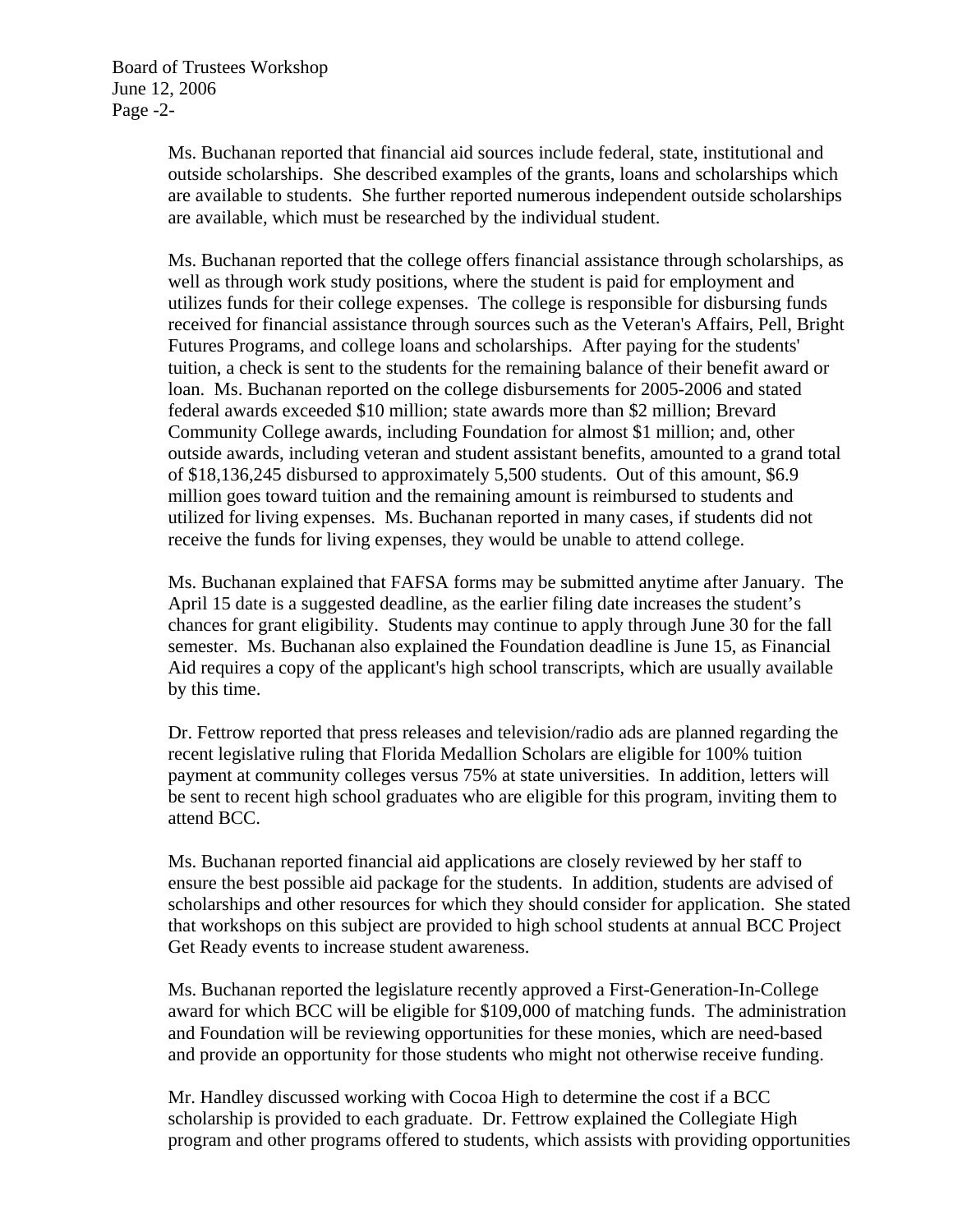to students. Mr. Handley felt that this could perhaps be a Foundation goal or a way to organize the college's scholarships.

Mr. Handley shared that he had envisioned establishing a program such as the one funded and operated by the Harry Rosen Foundation in Orange Park where students are provided funds to attend college if they do well in school. Mr. Little explained that Florida Statutes prohibit tuition discounting so these funds would have to be donated if such a program was provided through BCC.

Dr. Gamble reported on the Rosen program, where they start working with students in grade school, and continue through middle school and high school and is a community investment in the students with a great deal of parental involvement.

Ms. Buchanan reported students have access to computers and the online application process at BCC. Financial Aid is always available to assist students if there are questions or guidance requirements.

At Mr. Theriac's request, the college will provide the Board the percentage of students receiving Bright Futures scholarships.

Mr. McCotter and the Board commended Ms. Buchanan for the excellent presentation. He added that he reviewed the Foundation scholarships provided and was impressed by the number available.

# **4. YMCA REPORT:**

Dr. Brenda Fettrow, Vice President, Student Services, introduced Mr. Dan Ickes, Executive Vice President of Operations, Central Florida YMCA. He introduced Mr. John Vasbinder, District Executive, Brevard County YMCA and Mr. Jeff Girten, Membership Director Cocoa YMCA and Mr. Joe Rowlette, Interim Executive Director and Wellness Director, Cocoa YMCA.

Mr. Ickes reported on the YMCA mission and programs and provided updates regarding the Cocoa YMCA. He reported that more than 1,519 individuals have been served by the Cocoa YMCA, with more than \$164,000 in financial assistance provided, as no person is denied access based on inability to pay. The YMCA scholarship campaign raised more than \$51,000 in 2005 and more than \$57,000 has been raised to-date in 2006.

Mr. Ickes discussed program offerings and membership statistics, which have exceeded expectations; 30% are BCC faculty or staff, participating at discounted rates. Mr. Handley asked why the net loss is higher for this year than it was for 2004-2005. Mr. Ickes reported there were increased expenses and positions were adjusted due to the growth. He further reported that revenue is down in some areas, although the membership is up. He explained that the YMCA will work to correct this deficit within the next few months.

Dr. Fettrow stated that both she and Mr. Little serve on the Cocoa YMCA Board and monitor the financial status on an on-going basis.